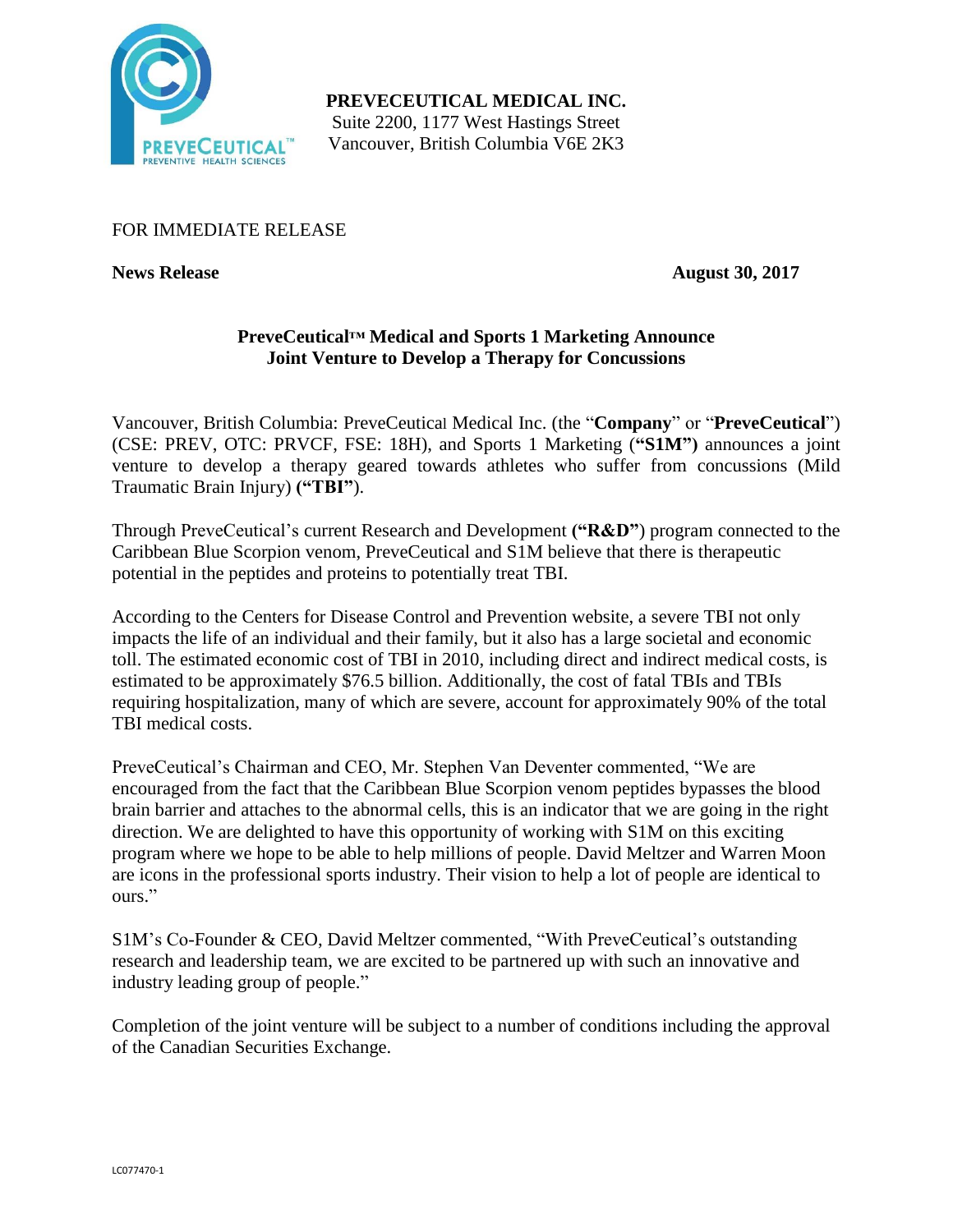## *About PreveCeutical Medical Inc.*

PreveCeutical Medical Inc. is a health sciences company that develops innovative options for preventive therapies utilizing organic and nature identical products.

The Company currently has one product available for sale, the CELLB9® Immune System Booster. CELLB9<sup>®</sup> is an oral solution containing polarized and potentiated essential minerals extracted from a novel peptide obtained from Caribbean Blue Scorpion venom. The active potentiated ingredients in the Blue Scorpion venom appear to support health at a deep cellular level, having been used for many years and in over 40 countries. The solution is colourless and odourless and can be administered orally.

For more information about PreveCeutical, please visit www.PreveCeutical.com, and follow us on Twitter: http://twitter.com/PreveCeuticals and Facebook: www.facebook.com/PreveCeutical.

### *About Sports 1 Marketing*

Founded by Hall of Fame Quarterback Warren Moon and veteran sports & technology executive David Meltzer, Sports 1 Marketing is a global sports and entertainment marketing agency that leverages over \$20 billion in relationship capital and over 38 years of business experience, bringing athletes, celebrities and businesses together to make a lot of money, help a lot of people, and have a lot of fun.

## *On Behalf of the Board of Directors*

*"Stephen Van Deventer"* Chairman & CEO

#### *For further information, please contact:*

Deanna Kress Director of Corporate Communications & Investor Relations +1-778-999-6063 deanna@PreveCeutical.com

#### *Forward Looking Statements:*

LC077470-1 This news release contains forward-looking statements and forward-looking information (collectively, "forwardlooking statements") within the meaning of applicable Canadian and U.S. securities legislation, including the United States *Private Securities Litigation Reform Act of 1995*. All statements in this news release that are not purely historical are forward-looking statements and include any statements regarding beliefs, plans, expectations and orientations regarding the future including, the timing of the OTCQB listing and receipt of DTC eligibility. Often, but not always, forward-looking statements can be identified by words such as "pro forma", "plans", "expects", "may", "should", "budget", "schedules", "estimates", "forecasts", "intends", "anticipates", "believes", "potential" or variations of such words including negative variations thereof and phrases that refer to certain actions, events or results that may, could, would, might or will occur or be taken or achieved. Such forward-looking Actual results could differ from those projected in any forward-looking statements due to numerous factors including risks and uncertainties relating to the inability of the Company, to, among other things, the inability of the Company to obtain any required governmental, regulatory or stock exchange approvals, permits, consents or authorizations required, including Canadian Securities Exchange acceptance of any planned future activities, or financing required to carry out its planned future activities. Other factors such as general economic, market or business conditions or changes in laws, regulations and policies affecting the biotechnology or pharmaceutical industry, may also adversely affect the future results or performance of the Company. These forward-looking statements are made as of the date of this